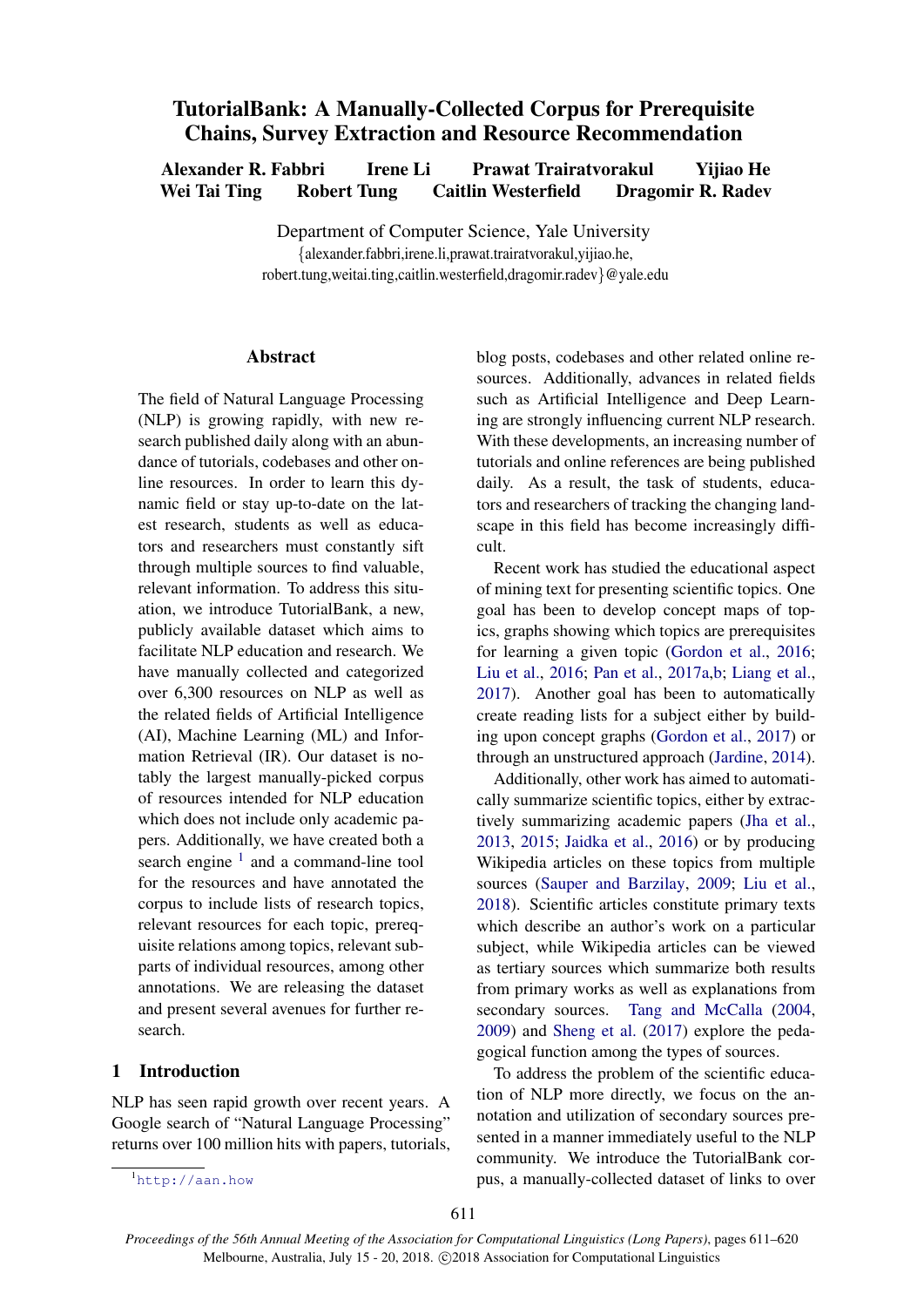6,300 high-quality resources on NLP and related fields. The corpus's magnitude, manual collection and focus on annotation for education in addition to research differentiates it from other corpora. Throughout this paper we use the general term "resource" to describe any tutorial, research survey, blog post, codebase or other online source with a focus on educating on a particular subject. We have created a search engine for these resources and have annotated them according to a taxonomy to facilitate their sharing. Additionally, we have annotated for pedagogical role, prerequisite relations and relevance of resources to hand-selected topics and provide a command-line interface for our annotations.

Our main contribution is the manual collection of good quality resources related to NLP and the annotation and presentation of these resources in a manner conducive to NLP education. Additionally, we show initial work on topic modeling and resource recommendation. We present a variant of standard reading-list generation which recommends resources based on a title and abstract pair and demonstrate additional uses and research directions for the corpus.

### 2 Related Work

#### 2.1 Pedagogical Value of Resources

Online resources are found in formats which vary in their roles in education. [Sheng et al.](#page-9-5) [\(2017\)](#page-9-5) identify seven types of pedagogical roles found in technical works: Tutorial, Survey, Software Manual, Resource, Reference Work, Empirical Results, and Other. They annotate a dataset of over 1,000 resources according to these types. Beyond these types, resources differ in their pedagogical value, which they define as "the estimate of how useful a document is to an individual who seeks to learn about specific concepts described in the document". [Tang and McCalla](#page-9-3) [\(2004,](#page-9-3) [2009\)](#page-9-4) discuss the pedagogical value of a single type, academic papers, in relation to a larger recommendation system.

#### 2.2 Prerequisite Chains

Prerequisite chains refer to edges in a graph describing which topics are dependent on the knowledge of another topic. Prerequisite chains play an important role in curriculum planning and reading list generation. [Liu et al.](#page-8-1) [\(2016\)](#page-8-1) propose "Concept Graph Learning" in order to induce a graph from which they can predict prerequisite relations

among university courses. Their framework consists of two graphs: (1) a higher-level graph which consists of university courses and (2) a lowerlevel graph which consists of induced concepts and pair-wise sequential preferences in learning or teaching the concept.

[Liang et al.](#page-8-2) [\(2017\)](#page-8-2) experiment with prerequisite chains on education data but focus on the recovery of a concept graph rather than on predicting unseen course relations as in [Liu et al.](#page-8-1) [\(2016\)](#page-8-1). They introduce both a synthetic dataset as well as one scraped from 11 universities which includes course prerequisites as well as conceptprerequisite labels. Concept graphs are also used in [\(Gordon et al.,](#page-8-0) [2016\)](#page-8-0) to address the problem of developing reading lists for students. The concept graph in this case is a labeled graph where nodes represent both documents and concepts (determined using Latent Dirichlet Allocation (LDA) [\(Blei et al.,](#page-8-9) [2003\)](#page-8-9)), and edges represent dependencies. They propose methods based on cross entropy and information flow for determining edges in the graph. Finally, finding prerequisite relationships has also been used in other contexts such as Massive Open Online Courses (MOOCs) [\(Pan](#page-9-0) [et al.,](#page-9-0) [2017a,](#page-9-0)[b\)](#page-9-1).

#### 2.3 Reading List Generation

[Jardine](#page-8-4) [\(2014\)](#page-8-4) generates recommended reading lists from a corpus of technical papers in an unstructured manner in which a topic model weighs the relevant topics and relevant papers are chosen through his ThemedPageRank approach. He also provides a set of expert-generated reading lists. Conversely, [Gordon et al.](#page-8-3) [\(2017\)](#page-8-3) approach reading list generation from a structured perspective, first generating a concept graph from the corpus and then traversing the graph to select the most relevant document.

#### 2.4 Survey Extraction

Recent work on survey generation for scientific topics has focused on creating summaries from academic papers [\(Jha et al.,](#page-8-5) [2013,](#page-8-5) [2015;](#page-8-6) [Jaidka](#page-8-7) [et al.,](#page-8-7) [2016\)](#page-8-7). [Jha et al.](#page-8-5) [\(2013\)](#page-8-5) present a system that generates summaries given a topic keyword. From a base corpus of papers found by query matching, they expand the corpus via a citation network using a heuristic called Restricted Expansion. This process is repeated for seven standard NLP topics. In a similar manner, [Jha et al.](#page-8-6) [\(2015\)](#page-8-6) experiment with fifteen topics in computational linguistics and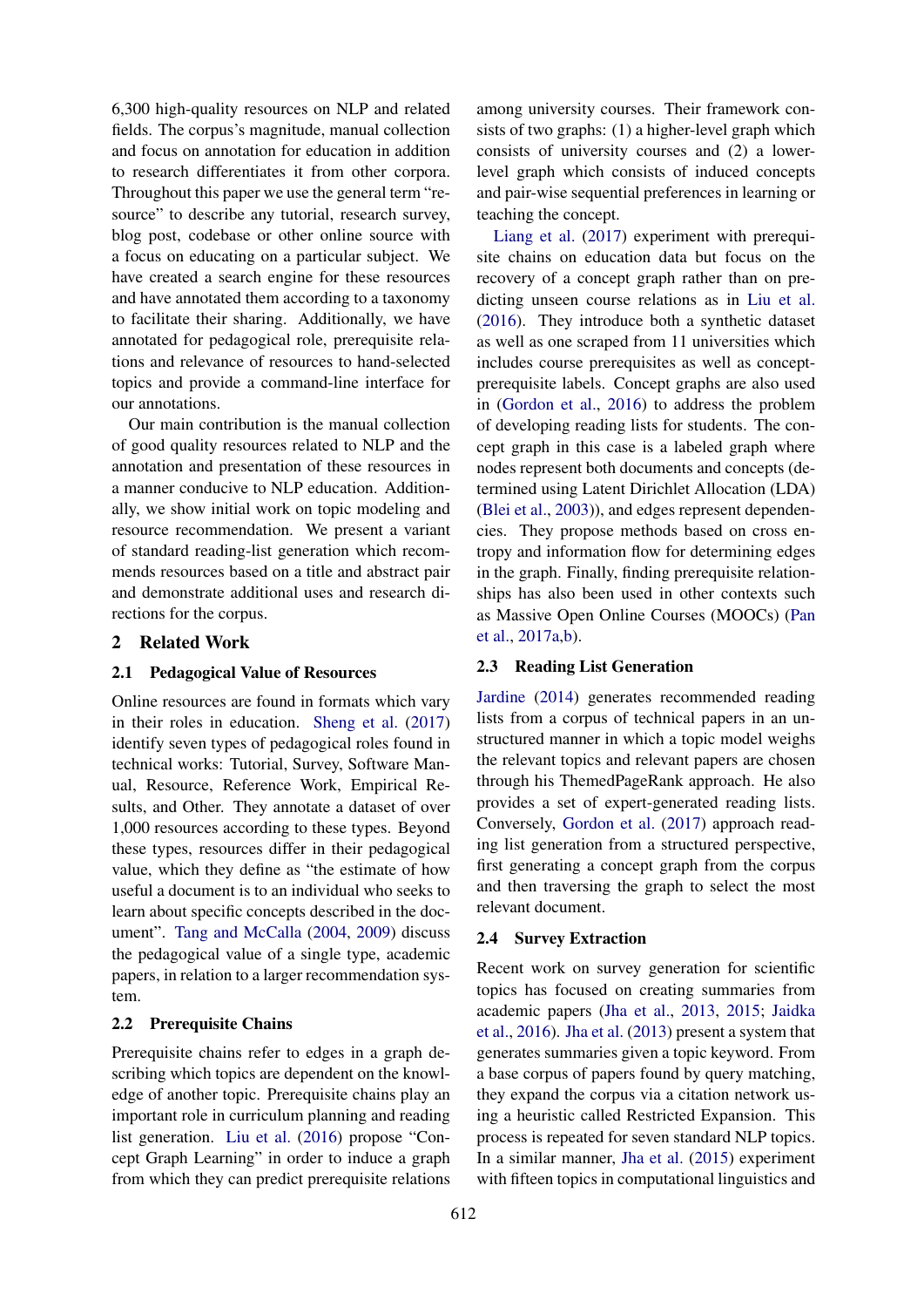collect at least surveys written by experts on each topic, also making use of citation networks to expand their corpus. They introduce a content model as well as a discourse model and perform a qualitative comparisons of coherence with a standard summarization model.

The task of creating surveys for specified topics has also been viewed in the multi-document summarization setting of generating Wikipedia articles [\(Sauper and Barzilay,](#page-9-2) [2009;](#page-9-2) [Liu et al.,](#page-8-8) [2018\)](#page-8-8). [Sauper and Barzilay](#page-9-2) [\(2009\)](#page-9-2) induce domain-specific templates from Wikipedia and fill these templates with content from the Internet. More recently [Liu et al.](#page-8-8) [\(2018\)](#page-8-8) explore a diverse set of domains for summarization and are the first to attempt abstractive summarization of the first section of Wikipedia articles, by combining extractive and abstractive summarization methods.

### 3 Dataset Collection

#### 3.1 An Overview of TutorialBank

As opposed to other collections like the ACL Anthology [\(Bird et al.,](#page-8-10) [2008;](#page-8-10) [Radev et al.,](#page-9-6) [2009,](#page-9-6) [2013,](#page-9-7) [2016\)](#page-9-8), which contain solely academic papers, our corpus focuses mainly on resources other than academic papers. The main goal in our decision process of what to include in our corpus has been the quality-control of resources which can be used for an educational purpose. Initially, the resources collected were conference tutorials as well as surveys, books and longer papers on broader topics, as these genres contain an inherent amount of quality-control. Later on, other online resources were added to the corpus, as explained below. Student annotators, described later on, as well as the professor examined resources which they encountered in their studies. The resources were added to the corpus if deemed of good quality. Important to note is that not all resources which were found on the Internet were added to TutorialBank; one could scrape the web according to search terms, but quality control of the results would be largely missing. The quality of a resource is a somewhat subjective measure, but we aimed to find resources which would serve a pedagogical function to either students or researchers, with a professor of NLP making the final decision. This collection of resources and meta-data annotation has been done over multiple years, while this year we created the search engine and added additional annotations mentioned below.

<span id="page-2-0"></span>

| 1 - Introduction and Linguistics                     |  |  |
|------------------------------------------------------|--|--|
| 2 - Language Modeling, Syntax and Parsing            |  |  |
| 3 - Semantics and Logic                              |  |  |
| 4 - Pragmatics, Discourse, Dialogue and Applications |  |  |
| 5 - Classification and Clustering                    |  |  |
| 6 - Information Retrieval and Topic Modeling         |  |  |
| 7 - Neural Networks and Deep Learning                |  |  |
| 8 - Artificial Intelligence                          |  |  |
| 9 - Other Topics                                     |  |  |

Table 1: Top-level Taxonomy Topics

<span id="page-2-1"></span>

| <b>Topic Category</b>                | Count |
|--------------------------------------|-------|
| Introduction to Neural Networks and  | 635   |
| Deep Learning                        |       |
| <b>Tools for Deep Learning</b>       | 475   |
| Miscellaneous Deep Learning          | 287   |
| Machine Learning                     | 225   |
| Word Embeddings                      | 139   |
| <b>Recurrent Neural Networks</b>     | 134   |
| <b>Python Basics</b>                 | 133   |
| Reinforcement learning               | 132   |
| <b>Convolutional Neural Networks</b> | 129   |
| Introduction to AI                   | 89    |
|                                      |       |

Table 2: Corpus count by taxonomy topic for the most frequent topics (excluding topic "Other").

#### 3.1.1 TutorialBank Taxonomy

In order to facilitate the sharing of resources about NLP, we developed a taxonomy of 305 topics of varying granularity. The top levels of our taxonomy tree are shown in Table [1.](#page-2-0) The backbone of our Taxonomy corresponds to the syllabus of a university-level NLP course and was expanded to include related topics from other courses in ML, IR and AI. As a result, there is a bias in the corpus towards NLP resources and resources from other fields in so far as they are relevant to NLP. However, this bias is planned, as our focus remains teaching NLP. The resource count for the most frequent taxonomy topics is shown in Table [2.](#page-2-1)

#### 3.2 Data Preprocessing

For each resource in the corpus, we downloaded the corresponding PDF, PowerPoint presentations and other source formats and used PDFBox to perform OCR in translating the files to textual format. For HTML pages we downloaded both the raw HTML with all images as well as a formatted text version of the pages. For copyright purposes we release only the meta data such as urls and annotations and provide scripts for reproducing the dataset.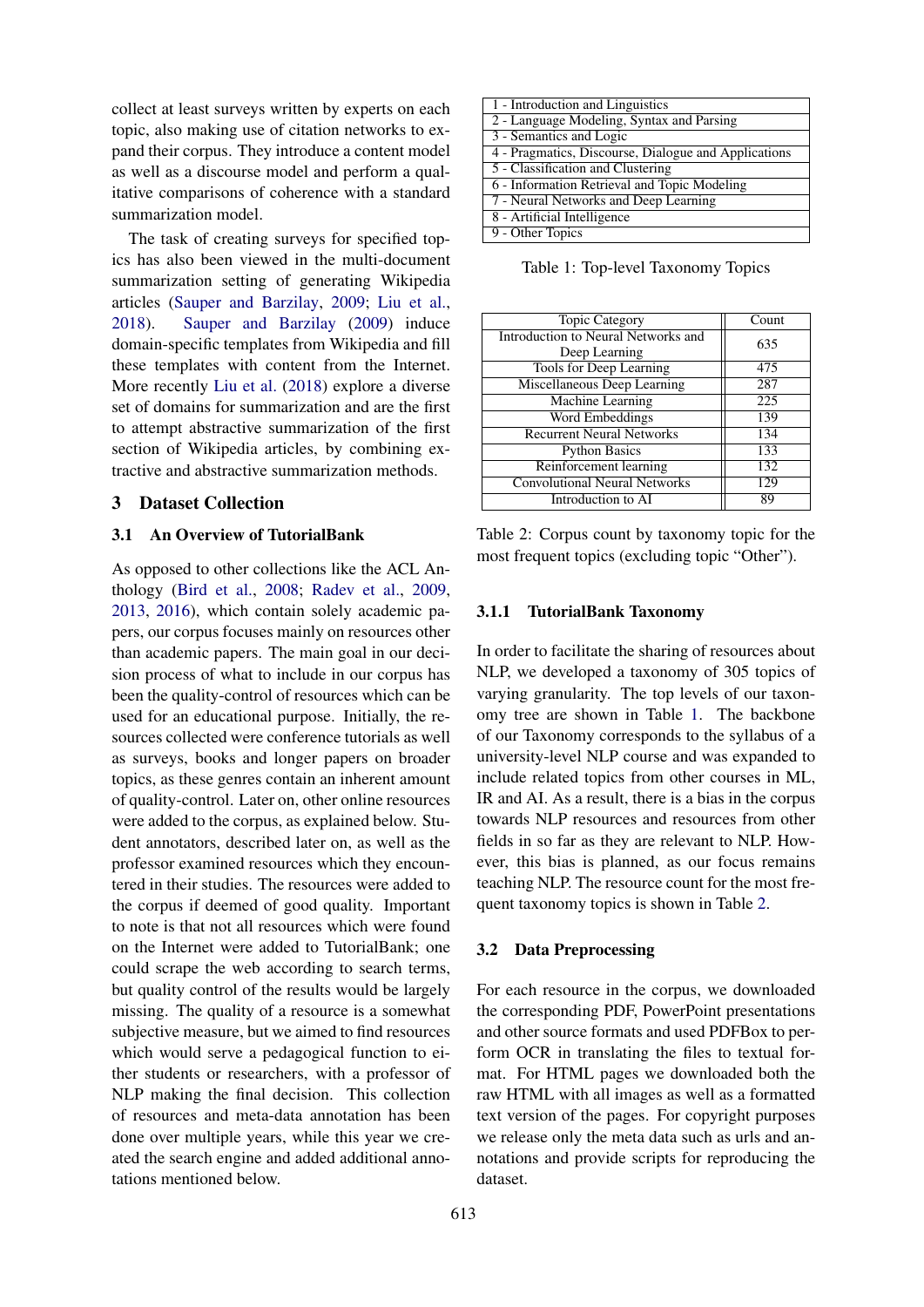<span id="page-3-0"></span>

| <b>Resource Category</b> | Count |
|--------------------------|-------|
| corpus                   | 131   |
| lecture                  | 126   |
| library                  | 1014  |
| link set                 | 1186  |
| naclo                    | 154   |
| paper                    | 1176  |
| survey                   | 390   |
| tutorial                 | 2079  |

### 4 Dataset Annotation

Annotations were performed by a group of 3 PhD students in NLP, and 6 undergraduate Computer Science students who have taken at least one course in AI or NLP.

### 4.1 Pedagogical Function

When collecting resources from the Internet, each item was labeled according to the medium in which it was found, analogous to the pedagogical function of [\(Sheng et al.,](#page-9-5) [2017\)](#page-9-5). We will use this term throughout the paper to describe this categorization. The categories along with their counts are shown in Table [3:](#page-3-0)

- Corpus: A corpus provides access to and a description of a scientific dataset.
- Lecture: A lecture consists of slides/notes from a university lecture.
- Library: A library consists of github pages and other codebases which aid in the implementation of algorithms.
- NACLO: NACLO problems refer to linguistics puzzles from the North American Computational Linguistics Olympiad.
- **Paper:** A paper is a short/long conference paper taken from sites such as https://arxiv.org/ and which is not included in the ACL Anthology.
- Link set: A link set provides a collection of helpful links in one location.
- Survey: A survey is a long paper or book which describes a broader subject.
- Tutorial: A tutorial is a slide deck from a conference tutorial or an HTML page that describes a contained topic.

# 4.2 Topic to Resource Collection

We first identified by hand 200 potential topics for survey generation in the fields of NLP, ML, AI and

<span id="page-3-1"></span>

| Capsule Networks                 |
|----------------------------------|
| <b>Domain Adaptation</b>         |
| <b>Document Representation</b>   |
| Matrix factorization             |
| Natural language generation      |
| O Learning                       |
| <b>Recursive Neural Networks</b> |
| <b>Shift-Reduce Parsing</b>      |
| <b>Speech Recognition</b>        |
| Word2Vec                         |
|                                  |

Table 4: Random sample of the list of 200 topics used for prerequisite chains, readling lists and survey extraction.

IR. Topics were added according to the following criteria:

- 1. It is conceivable that someone would write a Wikipedia page on this topic (an actual page may or may not exist).
- 2. The topic is not overly general (e.g., "Natural Language Processing") or too obscure or narrow.
- 3. In order to write a survey on the topic, one would need to include information from a number of sources.

While some of the topics come from our taxonomy, many of the taxonomy topics have a different granularity than we desired, which motivated our topic collection. Topics were added to the list along with their corresponding Wikipedia pages, if they exist. A sample of the topics selected is shown in [4.](#page-3-1) Once the list of topics was compiled, annotators were assigned topics and asked to search that topic in the TutorialBank search engine and find relevant resources. In order to impose some uniformity on the dataset, we chose to only include resources which consisted of Power-Point slides as well as HTML pages labeled as tutorials. We divided the topics among the annotators and asked them to choose five resources per topic using our search engine. The resource need not solely focus on the given topic; the resource may be on a more general topic and include a section on the given topic. As in general searching for resources, often resources include related information, so we believe this setting is fitting. For some topics the annotators chose fewer than five resources (partially due to the constraint we impose on the form of the resources). We noted topics for which no resources were found, and rather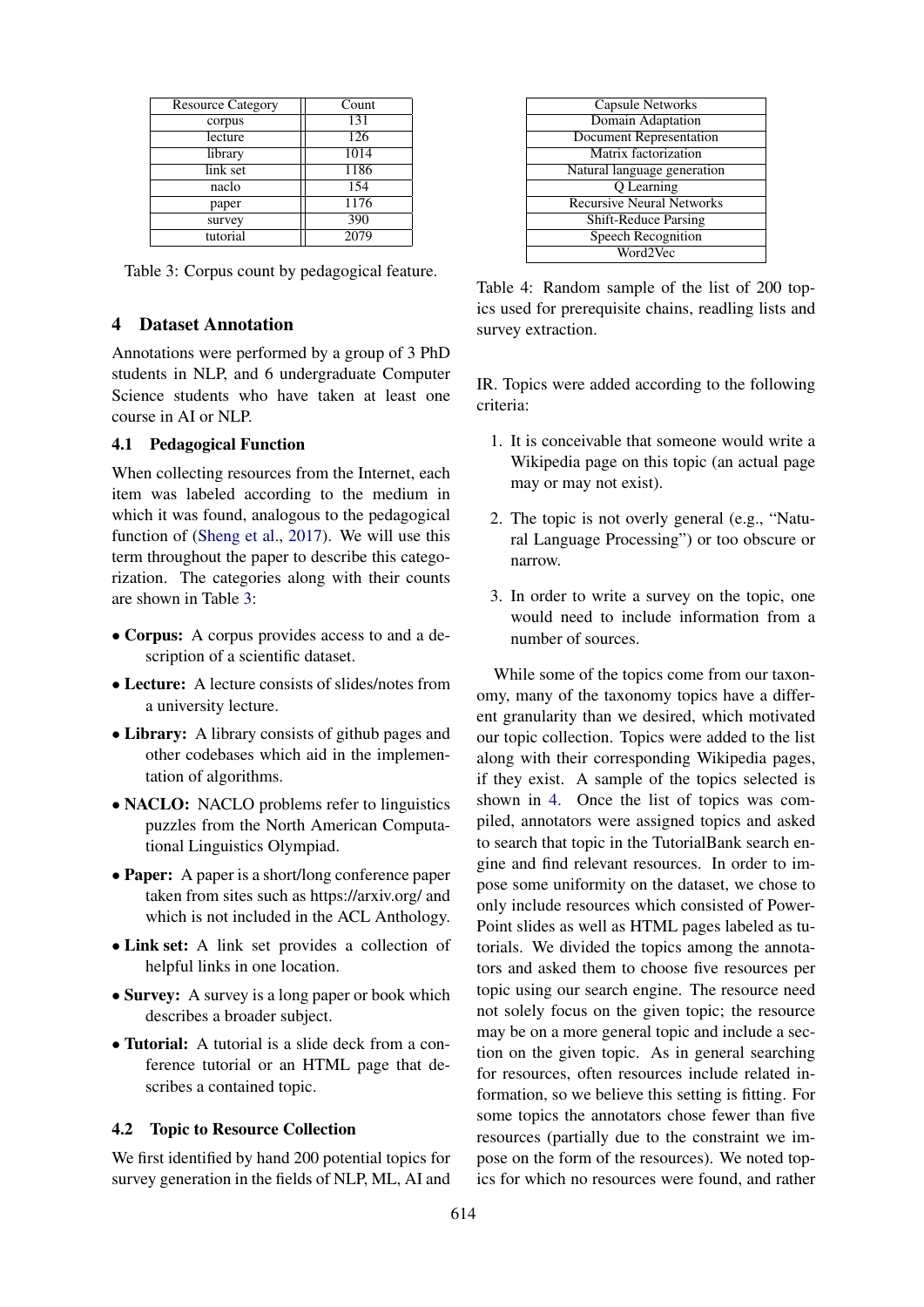than replace the topics to reflect TutorialBank coverage, we leave these topics in and plan to add additional resources in a future release.

### 4.3 Prerequisite Chains

Even with a collection of resources and a list of topics, a student may not know where to begin studying a topic of interest. For example, in order to understand sentiment analysis the student should be familiar with Bayes' Theorem, the basics of ML as well as other topics. For this purpose, the annotators annotated which topics are prerequisites of others for the given topics from their reading lists. We expanded our list of potential prerequisites to include eight additional topics which were too broad for survey generation (e.g., Linear Algebra) but which are important prerequisites to capture. Following the method of [\(Gordon](#page-8-0) [et al.,](#page-8-0) [2016\)](#page-8-0), we define labeling a topic Y as a prerequisite of X according to the following question:

• Would understanding Topic Y help you to understand Topic X?

As in [\(Gordon et al.,](#page-8-0) [2016\)](#page-8-0), the annotators can answer this question as "no", "somewhat" or "yes."

### 4.4 Reading Lists

When annotators were collecting relevant resources for a particular topic, we asked them to order the resources they found in terms of the usefulness of the resource for learning that particular topic. We also include the Wikipedia pages corresponding to the topics, when available, as an additional source of information. We do not perform additional annotation of the order of the resources or experiment in automatically reproducing these ordered lists but rather offer this annotation as a pedagogical tool for students and educators. We plan the expansion of these lists and analysis in future experiments.

### 4.5 Survey Extraction

We frame the task of creating surveys of scientific topics as a document retrieval task. A student searching for resources in order to learn about a topic such as Recurrent Neural Networks (RNN's) may encounter resources 1) which solely cover RNN's as well as 2) resources which cover RNN's within the context of a larger topic (e.g., Deep Learning). Within the first type, not every piece of content (a single PowerPoint slide or section in a blog post) contributes equally well to an understanding of RNN's; the content may focus on

background information or may not clearly explain the topic. Within the second type, larger tutorials may contain valuable information on the topic, but may also contain much information not immediately relevant to the query. Given a query topic and a set of parsed documents we want to retrieve the parts most relevant to the topic.

In order to prepare the dataset for extracting surveys of topics, we first divide resources into units of content which we call "cards". Power-Point slides inherently contain a division in the form of each individual slide, so we divide PowerPoint presentations into individual slides/cards. For HTML pages, the division is less clear. However, we convert the HTML pages to a markdown file and then automatically split the markdown file using header markers. We believe this is a reasonable heuristic as tutorials and similar content tend to be broken up into sections signalled by headers.

For each of the resources which the annotators gathered for the reading lists on a given topic, that same annotator was presented with each card from that resource and asked to rate the usefulness of the card. The annotator could rate the card from 0-2, with 0 meaning the card is not useful for learning the specified topic, 1 meaning the card is somewhat useful and 2 meaning the card is useful. We chose a 3-point scale as initial trials showed a 5-point scale to be too subjective. The annotators also had the option in our annotation interface to drop cards which were parsed incorrectly or were repeated one after the other as well as skip cards and return to score a card.

### 4.6 Illustrations

Whether needed for understanding a subject more deeply or for preparing a blog post on a subject, images play an important role in presenting concepts more concretely. Simply extracting the text from HTML pages leaves behind this valuable information, and OCR software often fails to parse complex graphs and images in a non-destructive fashion. To alleviate this problem and promote the sharing of images, we extracted all images from our collected HTML pages. Since many images were simply HTML icons and other extraneous images, we manually checked the images and selected those which are of value to the NLP student. We collected a total of 2,000 images and matched them with the taxonomy topic name of the resource it came from as well as the url of the resource. While we cannot outdo the countless im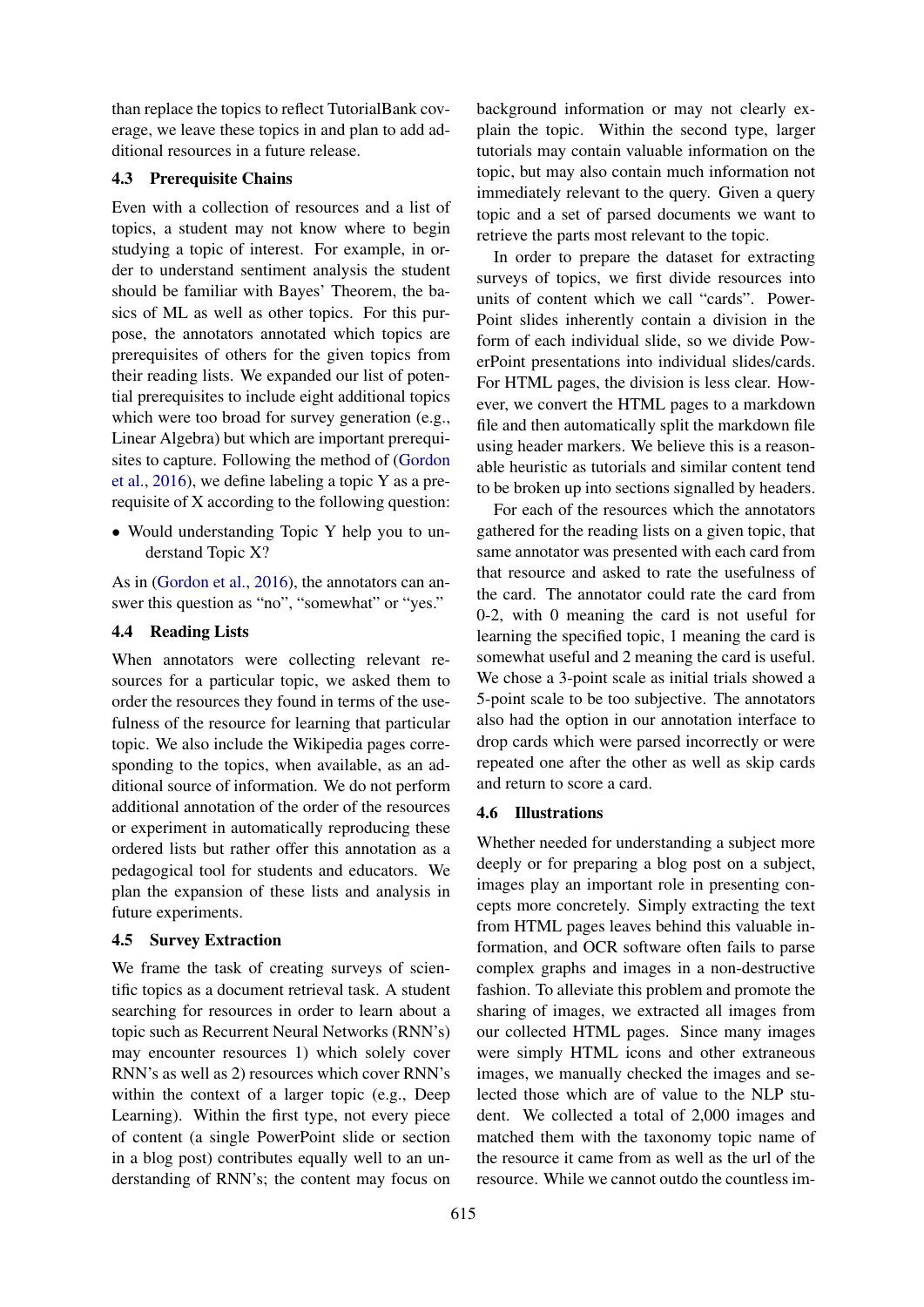ages from Google search, we believe illustrations can be an additional feature of our search engine, and we describe an interface for this collection below.

# 5 Additional Features and Analysis

### 5.1 Search Engine

In order to present our corpus in a user-friendly manner, we created a search engine using Apache Lucene<sup>[2](#page-5-0)</sup>. We allow the user to query key words to search our resource corpus, and the results can then be sorted based on relevance, year, topic, medium, and other meta data. In addition to searching by term, users can browse the resources by topic according to our taxonomy. For each child topic from the top-level taxonomy downward, we display resources according to their pedagogical functions. In addition to searching for general resources, we also provide search functionality for a corpus of papers, where the user can search by keyword as well as by author and venue.

While the search engine described above provides access to our base corpus and meta data, we also provide a command-line interface tool with our release so that students and researchers can easily use our annotations for prerequisite topics, illustrations and survey generation for educational purposes. The tool allows the user to input a topic from the taxonomy and retrieve all images related to that topic according to our meta data. Additionally, the user can input a topic from our list of 200 topics, and our tool outputs the prerequisites of that topic according to our annotation as well as the cards labelled as relevant for that topic.

# 5.2 Resource Recommendation from Title and Abstract Pairs

In addition to needing to search for a general term, often a researcher begins with an idea for a project which is already focused on a nuanced sub-task. An employee at an engineering company may be starting a project on image captioning. Ideas about the potential direction of this project may be clear, but what resources may be helpful or what papers have already been published on the subject may not be immediately obvious. To this end we propose the task of recommending resources from title and abstract pairs. The employee will input the title and abstract of the project and obtain a list of resources which can help complete the project. This task is analogous to reproducing the reference section of a paper, however, with a focus on tutorials and other resources rather than solely on papers. As an addition to our search engine, we allow a user to input a title and an abstract of variable length. We then propose taxonomy topics based on string matches with the query as well as a list of resources and papers and their scores as determined by the search engine. We later explore two baseline models for recommending resources based on document and topic modeling.

### 5.3 Dataset and Annotation Statistics

We created reading lists for 182 of the 200 topics we identify in Section 4.2. Resources were not found for 18 topics due to the granularity of the topic (e.g., Radial Basis Function Networks) as well as our intended restriction of the chosen resources to PowerPoint presentations and HTML pages. The average number of resources per reading list for the 182 topics is 3.94. As an extension to the reading lists we collected Wikipedia pages for 184 of the topics and present these urls as part of the dataset.

We annotated prerequisite relations for the 200 topics described above. We present a subset of our annotations in Figure [1,](#page-6-0) which shows the network of topic relations (nodes without incoming edges were not annotated for their prerequisites as part of this shown inter-annotation round). Our network consists of 794 unidirectional edges and 33 bidirectional edges. The presence of bidirectional edges stems from our definition of a prerequisite, which does not preclude bidirectionality (one topic can help explain another and viceversa) as well as the similarity of the topics. The set of bidirectional edges consists of topic pairs (BLEU - ROUGE; Word Embedding - Distributional Semantics; Backpropagation - Gradient descent) which could be collapsed into one topic to create a directed acyclic graph in the future.

For survey extraction, we automatically split 313 resources into content cards which we annotated for usefulness in survey extraction. These resources are a subset of the reading lists limited in number due to constraints in downloading urls and parsing to our annotation interface. The total number of cards which were not marked as repeats/mis-parsed totals 17,088, with 54.59 per resource. 6,099 cards were labeled as somewhat relevant or relevant for the target topic. The resources marked as non-relevant may be poorly

<span id="page-5-0"></span><sup>&</sup>lt;sup>2</sup>http://lucene.apache.org/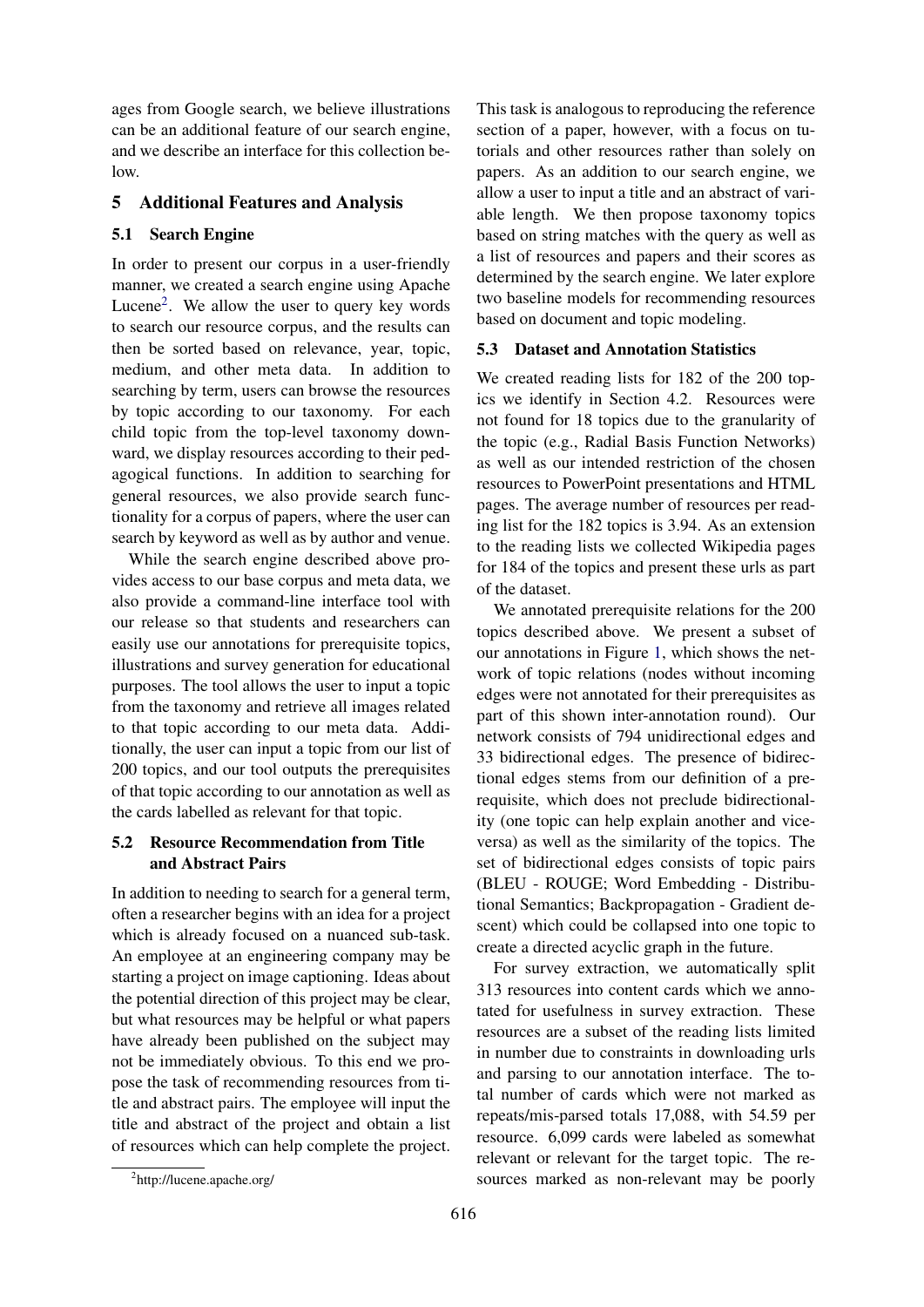<span id="page-6-0"></span>

Figure 1: Subset of prerequisite annotations taken from inter-annotator agreement round.

<span id="page-6-1"></span>

| Annotation           | Kappa |
|----------------------|-------|
| Pedagogical Function | 0.69  |
| Prerequisites        | 0.30  |
| Survey Extraction    | 0.33  |

Table 5: Inter-annotator agreement.

presented or may not pertain fully to the topic of that survey. These numbers confirm the appropriateness of this survey corpus as a non-trivial information retrieval task.

To better understand the difficulty of our annotation tasks, we performed inter-annotator agreement experiments for each of our annotations. We randomly sampled twenty-five resources and had annotators label for pedagogical function. Additionally, we sampled twenty-five topics for prerequisite annotations and five topics with reading list lengths of five for survey annotation. We used Fleiss's Kappa [\(Fleiss et al.,](#page-8-11) [2004\)](#page-8-11), a variant of Cohen's Kappa [\(Cohen,](#page-8-12) [1960\)](#page-8-12) designed to measure annotator agreement for more than two annotators. The results are shown in Table [5.](#page-6-1) Using the scale as defined in [Landis and Koch](#page-8-13) [\(1977\)](#page-8-13), pedagogical function annotation exhibits *substantial agreement* while prerequisite annotation and survey extraction annotation show *fair agreement*. The Kappa score for pedagogical function is comparable to that of [Sheng et al.](#page-9-5) [\(2017\)](#page-9-5) (0.68) while the prerequisite annotation is slightly lower than the agreement metric used in [Gordon et al.](#page-8-0) [\(2016\)](#page-8-0) (0.36) although they measure agreement through Pearson correlation. We believe that the sparsity of the labels plays a role in these scores.

#### 5.4 Comparison to Similar Datasets

Our corpus distinguishes itself in its magnitude, manual collection and focus on annotation for educational purposes in addition to research tasks. We use similar categories for classifying pedagogical function as [Sheng et al.](#page-9-5) [\(2017\)](#page-9-5), but our corpus is hand-picked and over four-times larger, while exhibiting similar annotation agreement.

[Gordon et al.](#page-8-0) [\(2016\)](#page-8-0) present a corpus for prerequisite relations among topics, but this corpus differs in coverage. They used LDA topic modeling to generate a list of 300 topics, while we manually create a list of 200 topics based on criteria described above. Although their topics are generated from the ACL Anthology and related to NLP, we find less than a 40% overlap in topics. Additionally, they only annotate a subset of the topics for prerequisite annotations while we focus on broad coverage, annotating two orders of magnitude larger in terms of prerequisite edges while exhibiting fair inter-annotator agreement.

Previous work and datasets on generating surveys for scientific topics have focused on scientific articles [\(Jha et al.,](#page-8-5) [2013,](#page-8-5) [2015;](#page-8-6) [Jaidka et al.,](#page-8-7) [2016\)](#page-8-7) and Wikipedia pages [\(Sauper and Barzilay,](#page-9-2) [2009;](#page-9-2) [Liu et al.,](#page-8-8) [2018\)](#page-8-8) as a summarization task. We, on the other hand, view this problem as an information retrieval task and focus on extracting content from manually-collected PowerPoint slides and online tutorials. [Sauper and Barzilay](#page-9-2) [\(2009\)](#page-9-2) differ in their domain coverage, and while the surveys of [Jha et al.](#page-8-5) [\(2013,](#page-8-5) [2015\)](#page-8-6) focus on NLP, we collect resources for an order of magnitude larger set of topics. Finally, our focus here in creating surveys, as well as the other annotations, is first and foremost to create a useful tool for students and researchers. Websites such as the ACL Anthology<sup>[3](#page-6-2)</sup> and arXiv<sup>[4](#page-6-3)</sup> provide an abundance of resources, but do not focus on the pedagogical aspect of their content. Meanwhile, websites such as Wikipedia which aim to create a survey of a topic may not reflect the latest trends in rapidly changing fields.

# 6 Topic Modeling and Resource Recommendation

As an example usage of our corpus, we experimented with topic modeling and its extension to

<span id="page-6-3"></span><span id="page-6-2"></span><sup>3</sup> http://aclweb.org/anthology/ 4 https://arxiv.org/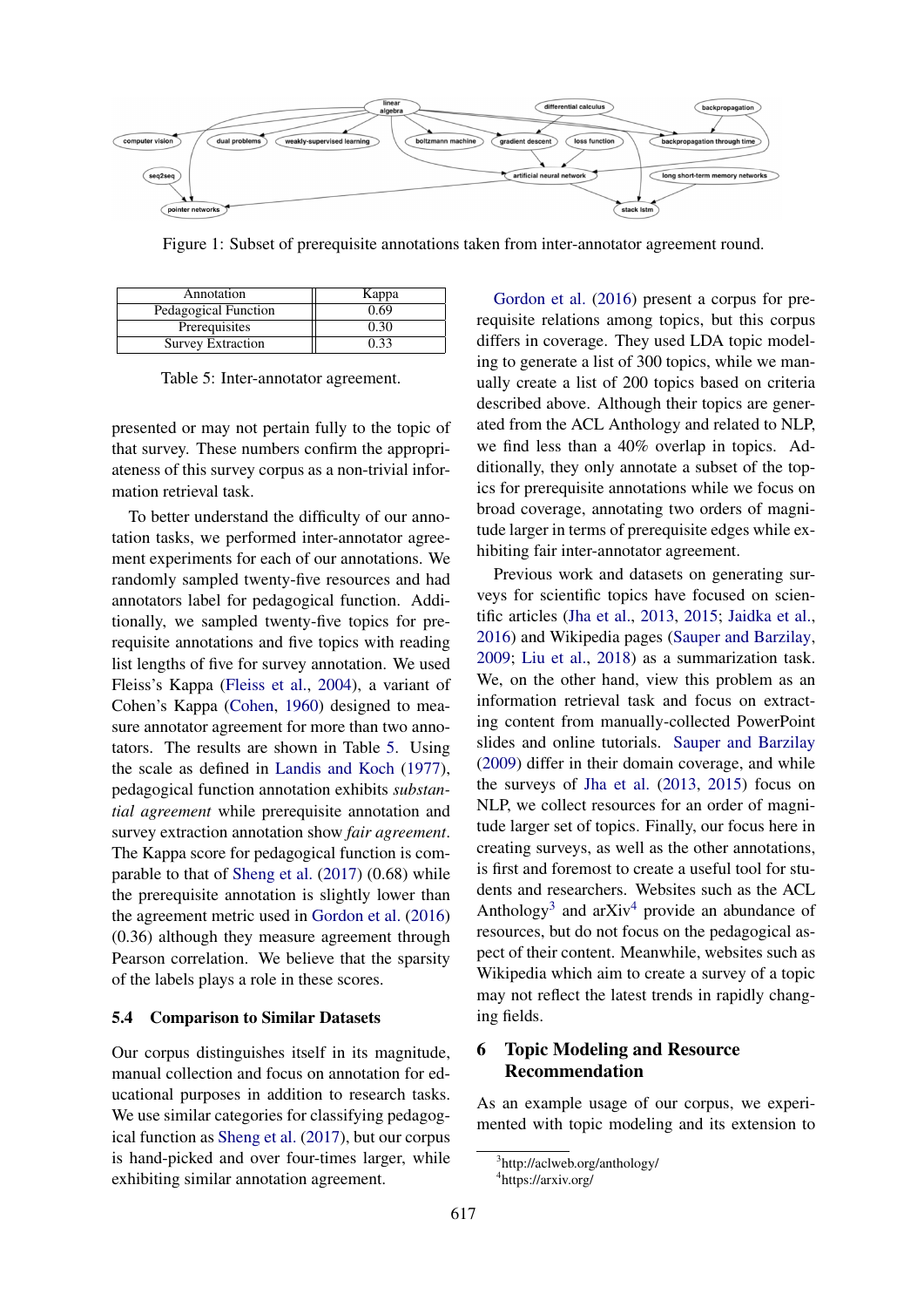<span id="page-7-0"></span>

Figure 2: Plot showing a query document with title "Statistical language models for IR" and its neighbour document clusters as obtained through tSNE dimension reduction for Doc2Vec (left) and LDA topic modeling (right). Nearest neighbor documents titles are shown to the right of each plot.

resource recommendation. We restricted our corpus for this study to non-HTML files to examine the single domain of PDF's and PowerPoint presentations. This set consists of about 1,480 files with a vocabulary size 191,446 and a token count of 9,134,452. For each file, the tokens were processed, stop tokens were stripped, and then each token was stemmed. Words with counts less than five across the entire corpus were dropped. We experimented with two models: LDA, a generative probabilistic model mentioned earlier, and Doc2Vec [\(Le and Mikolov,](#page-8-14) [2014\)](#page-8-14), an extension of Word2Vec [\(Mikolov et al.,](#page-8-15) [2013\)](#page-8-15) which creates representations of arbitrarily-sized documents. Figure [2](#page-7-0) shows the document representations obtained with Doc2Vec as well as the topic clusters created with LDA. The grouping of related resources around a point demonstrates the clustering abilities of these models. We applied LDA in an unsupervised way, using 60 topics over 300 iterations as obtained through experimentation, and then colored each document dot with its category to observe the distribution. Our Doc2Vec model used hidden dimension 300, a window size of 10 and a constant learning rate of 0.025. Then, the model was trained for 10 epochs.

We tested these models for the task of resource recommendation from title+abstract pairs. We collected 10 random papers from ACL 2017. For LDA, the document was classified to a topic, and then the top resources from that topic were chosen, while Doc2Vec computed the similarity between the query document and the training set and chose the most similar documents. We concatenated the title and abstract as input and had our models predict the top 20 documents. We then had five annotators rate the recommendations for

<span id="page-7-1"></span>

Figure 3: Relevance accuracies of the Doc2Vec and LDA resource recommendation models.

helpfulness as 0 (not helpful) or 1 (helpful). Recommended resources were rated according to the criterion of whether reading this resource would be useful in doing a project as described in the title and abstract. The results are found in Figure [3.](#page-7-1) Averaging the performance over each test case, the LDA model performed better than Doc2Vec (0.45 to 0.34), although both leave large room for improvements. LDA recommended resources notably better for cases 5 and 6, which correspond to papers with very well defined topics areas (Question Answering and Machine Translation) while Doc2Vec was able to find similar documents for cases 2 and 8 which are a mixture of topics, yet are well-represented in our corpus (Reinforcement Learning with dialog agents and emotion (sentiment) detection with classification). The low performance for both models also corresponds to differences in corpus coverage, and we plan to explore this bias in the future. We believe that this variant of reading list generation as well as the relationship between titles and abstracts is an unexplored and exciting area for future research.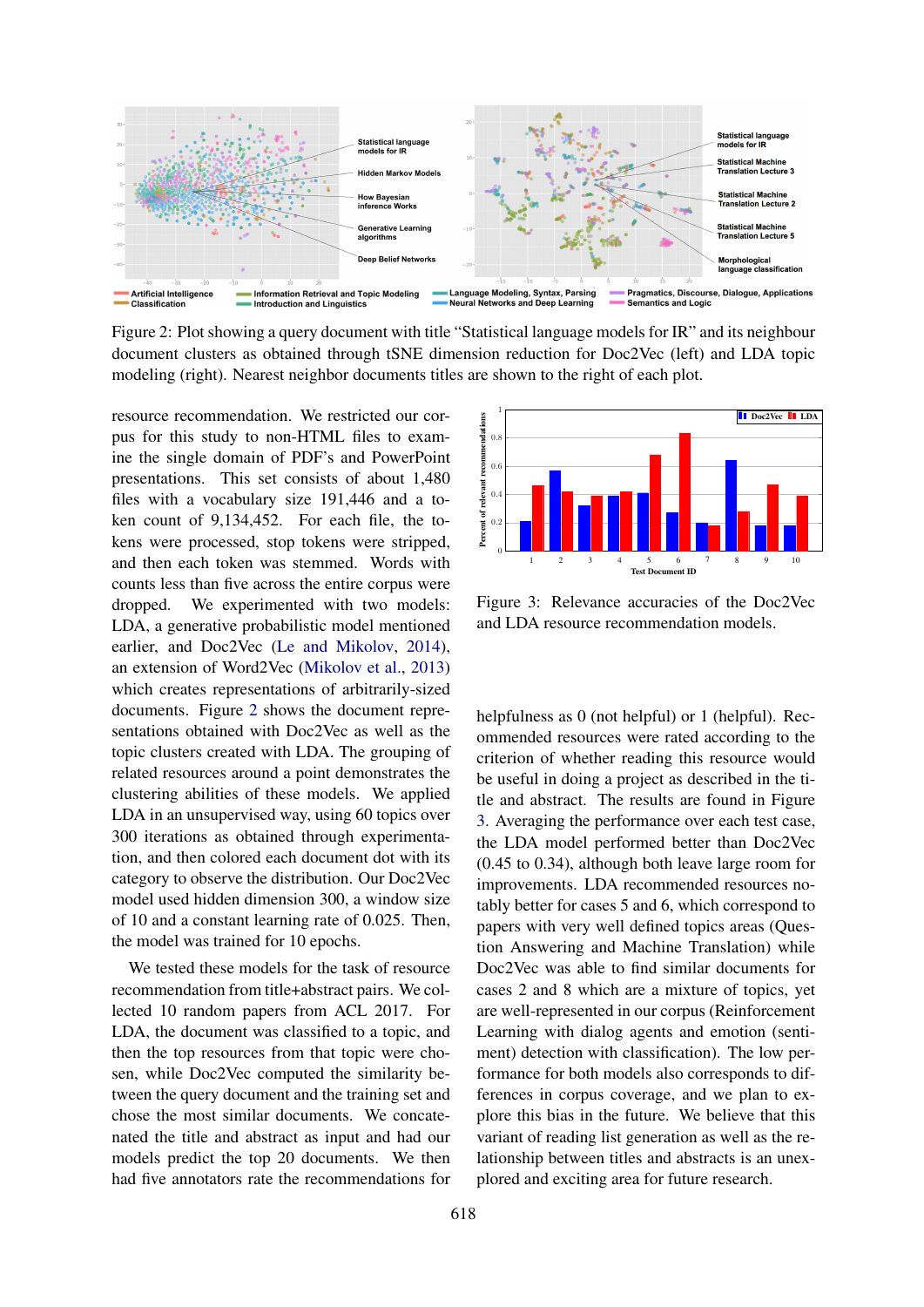#### 7 Conclusion and Future Work

In this paper we introduce the TutorialBank Corpus, a collection of over 6,300 hand-collected resources on NLP and related fields. Our corpus is notably larger than similar datasets which deal with pedagogical resources and topic dependencies and unique in use as an educational tool. To this point, we believe that this dataset, with its multiple layers of annotation and usable interface, will be an invaluable tool to the students, educators and researchers of NLP. Additionally, the corpus promotes research on tasks not limited to pedagogical function classification, topic modeling and prerequisite relation labelling. Finally, we formulate the problem of recommending resources for a given title and abstract pair as a new way to approach reading list generation and propose two baseline models. For future work we plan to continue the collection and annotation of resources and to separately explore each of the above research tasks.

# Acknowledgments

We would like to thank all those who worked on the development of the search engine and website as well as those whose discussion and annotated greatly helped this work, especially Jungo Kasai, Alexander Strzalkowski, Michihiro Yasunaga and Rui Zhang.

#### References

- <span id="page-8-10"></span>Steven Bird, Robert Dale, Bonnie J. Dorr, Bryan R. Gibson, Mark Thomas Joseph, Min-Yen Kan, Dongwon Lee, Brett Powley, Dragomir R. Radev, and Yee Fan Tan. 2008. The ACL Anthology Reference Corpus: A Reference Dataset for Bibliographic Research in Computational Linguistics. In *LREC*. European Language Resources Association.
- <span id="page-8-9"></span>David M. Blei, Andrew Y. Ng, and Michael I. Jordan. 2003. Latent Dirichlet Allocation. *Journal of Machine Learning Research*, 3:993–1022.
- <span id="page-8-12"></span>Jacob Cohen. 1960. A Coefficient of Agreement for Nominal Scales. *Educational and psychological measurement*, 20(1):37–46.
- <span id="page-8-11"></span>Joseph L. Fleiss, Bruce Levin, and Myunghee Cho Paik. 2004. *[The Measurement of Interrater Agree](https://doi.org/10.1002/0471445428.ch18)[ment](https://doi.org/10.1002/0471445428.ch18)*. John Wiley & Sons, Inc.
- <span id="page-8-3"></span>Jonathan Gordon, Stephen Aguilar, Emily Sheng, and Gully Burns. 2017. Structured Generation of Technical Reading Lists. In *BEA@EMNLP*, pages 261– 270. Association for Computational Linguistics.
- <span id="page-8-0"></span>Jonathan Gordon, Linhong Zhu, Aram Galstyan, Prem Natarajan, and Gully Burns. 2016. Modeling Concept Dependencies in a Scientific Corpus. In *Proceedings of the 54th Annual Meeting of the Association for Computational Linguistics, ACL 2016, August 7-12, 2016, Berlin, Germany, Volume 1: Long Papers*.
- <span id="page-8-7"></span>Kokil Jaidka, Muthu Kumar Chandrasekaran, Sajal Rustagi, and Min-Yen Kan. 2016. Overview of the Cl-SciSumm 2016 Shared Task. In *BIRNDL@JCDL*, volume 1610 of *CEUR Workshop Proceedings*, pages 93–102. CEUR-WS.org.
- <span id="page-8-4"></span>James Gregory Jardine. 2014. *Automatically Generating Reading Lists*. Ph.D. thesis, University of Cambridge, UK.
- <span id="page-8-5"></span>Rahul Jha, Amjad Abu-Jbara, and Dragomir R. Radev. 2013. A System for Summarizing Scientific Topics Starting from Keywords. In *Proceedings of the 51st Annual Meeting of the Association for Computational Linguistics, ACL 2013, 4-9 August 2013, Sofia, Bulgaria, Volume 2: Short Papers*, pages 572– 577.
- <span id="page-8-6"></span>Rahul Jha, Reed Coke, and Dragomir R. Radev. 2015. Surveyor: A System for Generating Coherent Survey Articles for Scientific Topics. In *Proceedings of the Twenty-Ninth AAAI Conference on Artificial Intelligence, January 25-30, 2015, Austin, Texas, USA.*, pages 2167–2173.
- <span id="page-8-13"></span>J Richard Landis and Gary G Koch. 1977. The Measurement of Observer Agreement for Categorical Data. *Biometrics*, pages 159–174.
- <span id="page-8-14"></span>Quoc V. Le and Tomas Mikolov. 2014. Distributed Representations of Sentences and Documents. *CoRR*, abs/1405.4053.
- <span id="page-8-2"></span>Chen Liang, Jianbo Ye, Zhaohui Wu, Bart Pursel, and C. Lee Giles. 2017. Recovering Concept Prerequisite Relations from University Course Dependencies. In *Proceedings of the Thirty-First AAAI Conference on Artificial Intelligence, February 4-9, 2017, San Francisco, California, USA.*, pages 4786– 4791.
- <span id="page-8-1"></span>Hanxiao Liu, Wanli Ma, Yiming Yang, and Jaime G. Carbonell. 2016. Learning Concept Graphs from Online Educational Data. *J. Artif. Intell. Res.*, 55:1059–1090.
- <span id="page-8-8"></span>Peter J. Liu, Mohammad Saleh, Etienne Pot, Ben Goodrich, Ryan Sepassi, Lukasz Kaiser, and Noam Shazeer. 2018. [Generating Wikipedia by Summariz](https://openreview.net/forum?id=Hyg0vbWC-)[ing Long Sequences.](https://openreview.net/forum?id=Hyg0vbWC-) *International Conference on Learning Representations*.
- <span id="page-8-15"></span>Tomas Mikolov, Kai Chen, Greg Corrado, and Jeffrey Dean. 2013. Efficient Estimation of Word Representations in Vector Space. *CoRR*, abs/1301.3781.